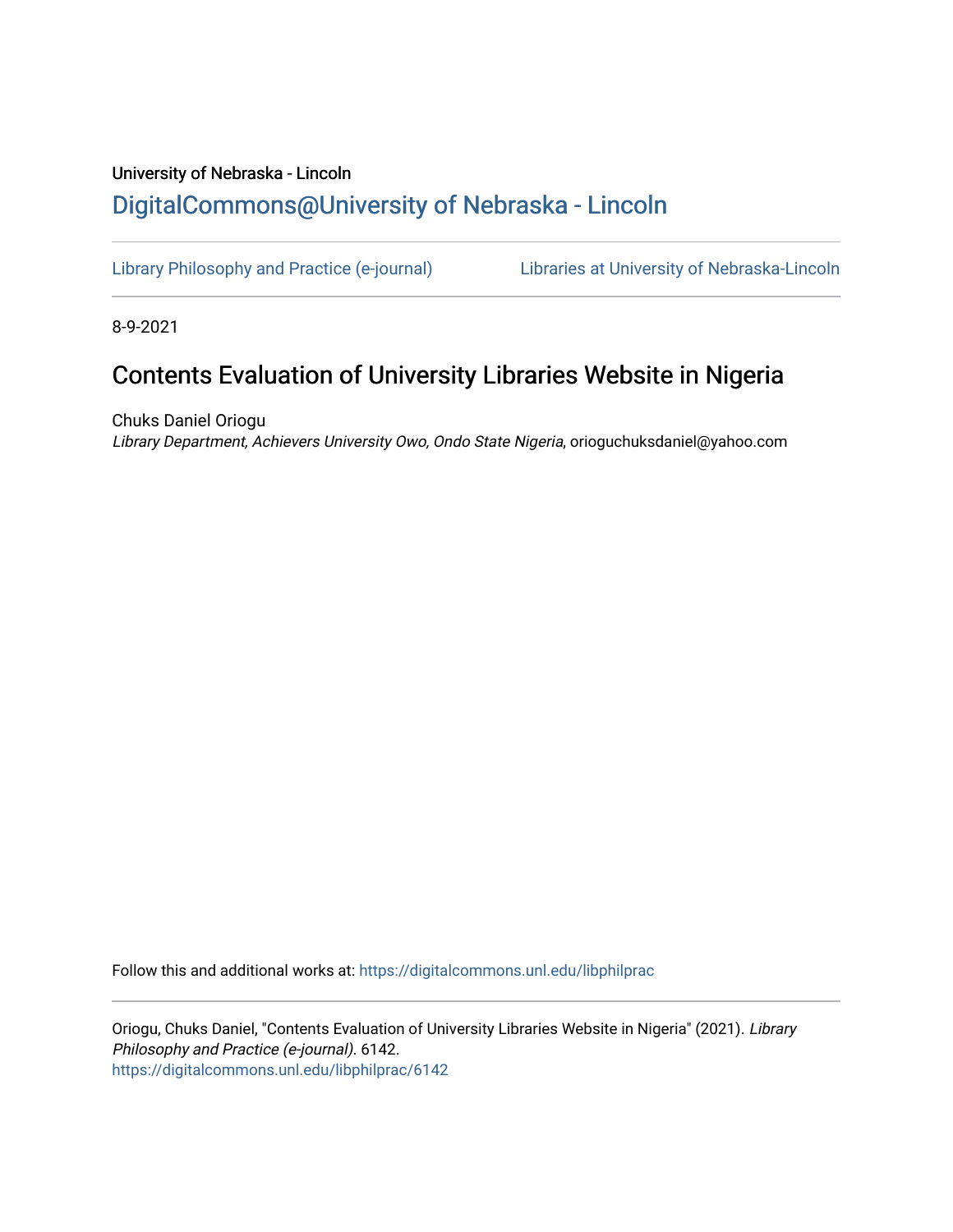## **Contents Evaluation of University Libraries Website in Nigeria**

## **Oriogu, Chuks Daniel**

Library Department, Achievers University Owo, Ondo State Nigeria

**[oriogu.c@uat.edu.ng](mailto:oriogu.c@uat.edu.ng)**

### **Abstract**

**Purpose**:The study focused on the contents evaluation of university library websites in Northern, Nigeria.

**Design/methodology/approach**:This study adopted analytical survey method to collect data from the fourteen private university libraries websites.

**Research limitation(s):** Public (State and Federal)Universities are not part of the study.

**Key finding(s):**The result revealed that most of the private university libraries in Northern part of Nigeria have not enriched the content of their library websites. And a good number of the libraries websites are poorly designed and outdated.

**Practical implication(s):** The findings of the study has made it possible for university libraries to understand their short coming and improve on the development and redesigning of their library website contents.

**Contribution to knowledge:** It would be a great contribution to the existing body of knowledge on website creation and development in general and content development of university library websites in particular, as there are limited research conducted so far.

**Paper type:** Research

## **Keyword(s): Website Contents, Library Website, Private Universities, Nigeria**

## **Introduction**

The advent of the internet has greatly improved access to and visibility of vast information resources on the web; thereby creating an enabling and equitable access to information use. In this regard, university websites have gained significantly in recent years and have attracted the attention of many other universities worldwide (Al-Busaidi, 2012; Li and Wood, 2005). Today, many organizations and academic institutions are displaying their information products on the website, in order to increase access and marketability of its services. The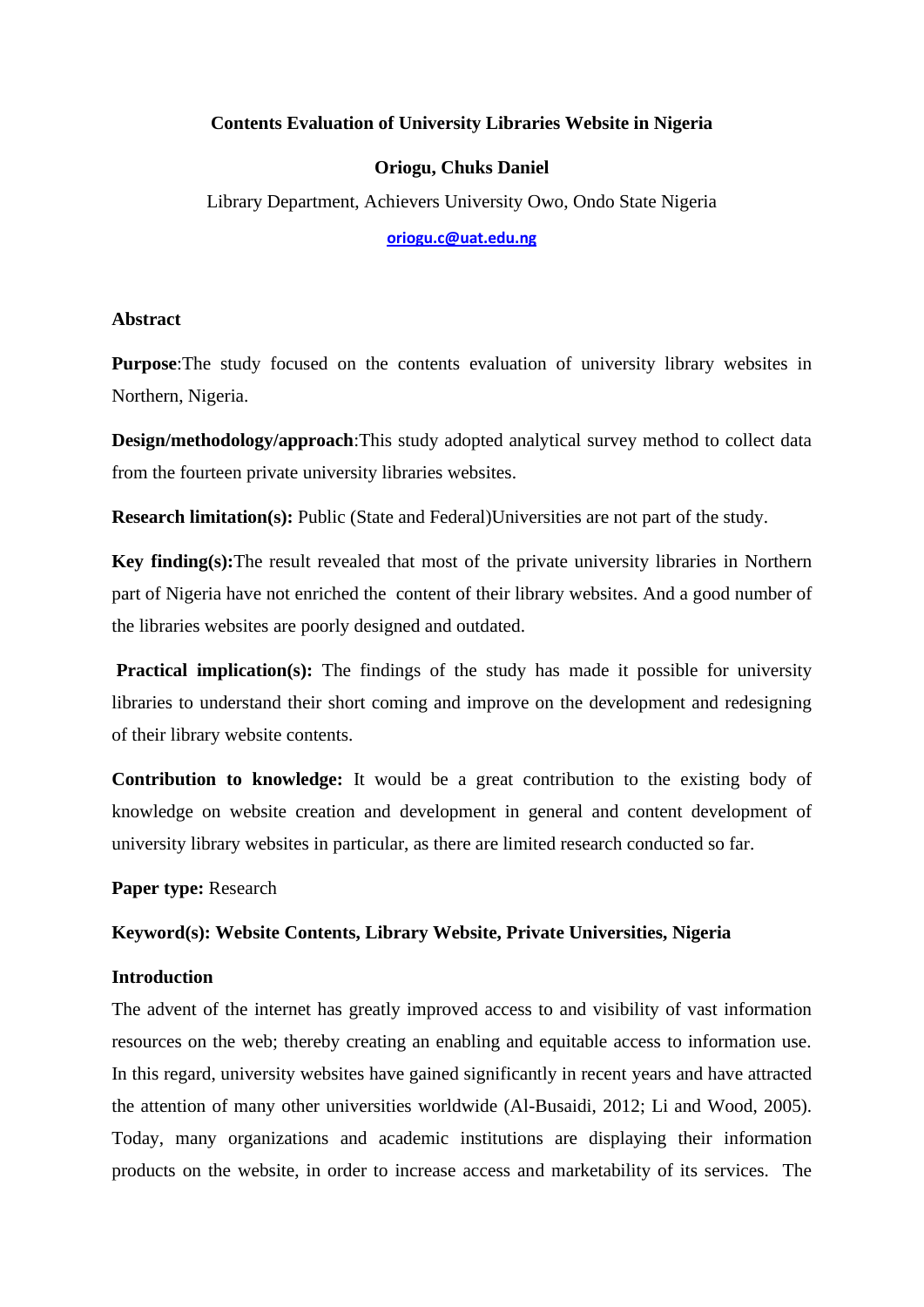website plays a vital role of public relation for the tertiary institution and the first point of contact to the web visitor either nationally or internationally when they are searching to know more about an institution (Andalib and Danaee 2013). Library websites are often the first and only place users go for information and the only way library services are used by virtual patrons who never physically visit the library (Nasajpour, Ashrafi-rizi, Soleymani, Shahrzadi, and Hassanzadeh, 2014). It provides a virtual link to community of users to the available services and information resources provided by the university library. Therefore, designing and enriching the content of the library website will help to attract users and increase the rate of web visit. A well-developed content will enable a library to know the extent to which its services satisfies the users and increase momentous use. University libraries websites architecture should be designed to meet users' information needs and expectation. More so, as many public universities have launched a library website to help their faculty, staff and students gain access remotely via the internet to a range of information and services (Altayar and Alkraiji, 2014). And many researchers have identified the essence of improving services rendered through the websites and regular evaluation in order to satisfy the needs of different users and stakeholders (Eidaroos and Alkraiji, 2015). There is need to evaluate the contents of university library websites of private universities in Northern, Nigeria. As this study may lead to the improvement and the development of better library websites contents.

#### **Statement of the Problem**

The essence of a library website is to create a virtual link of the services and products provided by the library. And to increase wider access and visibility of information resources and services. The usability of the library website is determine by the enrichment of its content. Studies have shown that most of the university library web contents are poorly developed and outdated. Blakiston (2013) noted that there is no clear vision or purpose to the content, and numerous staff members are expected to maintain content with little guidance, because, many library websites end up with content that is poorly written, duplicative, or outdated. With this poor state of library web content among academic institutions. This is why the study tends to evaluates the contents of private university library websites.

### **Objective of the Study**

The main objective of this study is to evaluate the contents of university library websites of Private universities in Northern, Nigeria. The specific objectives to the study are:

- 1. To find out if Private universities under study have library webpage/websites;
- **2.** To ascertain the services and facilities provided among the university library websites under study.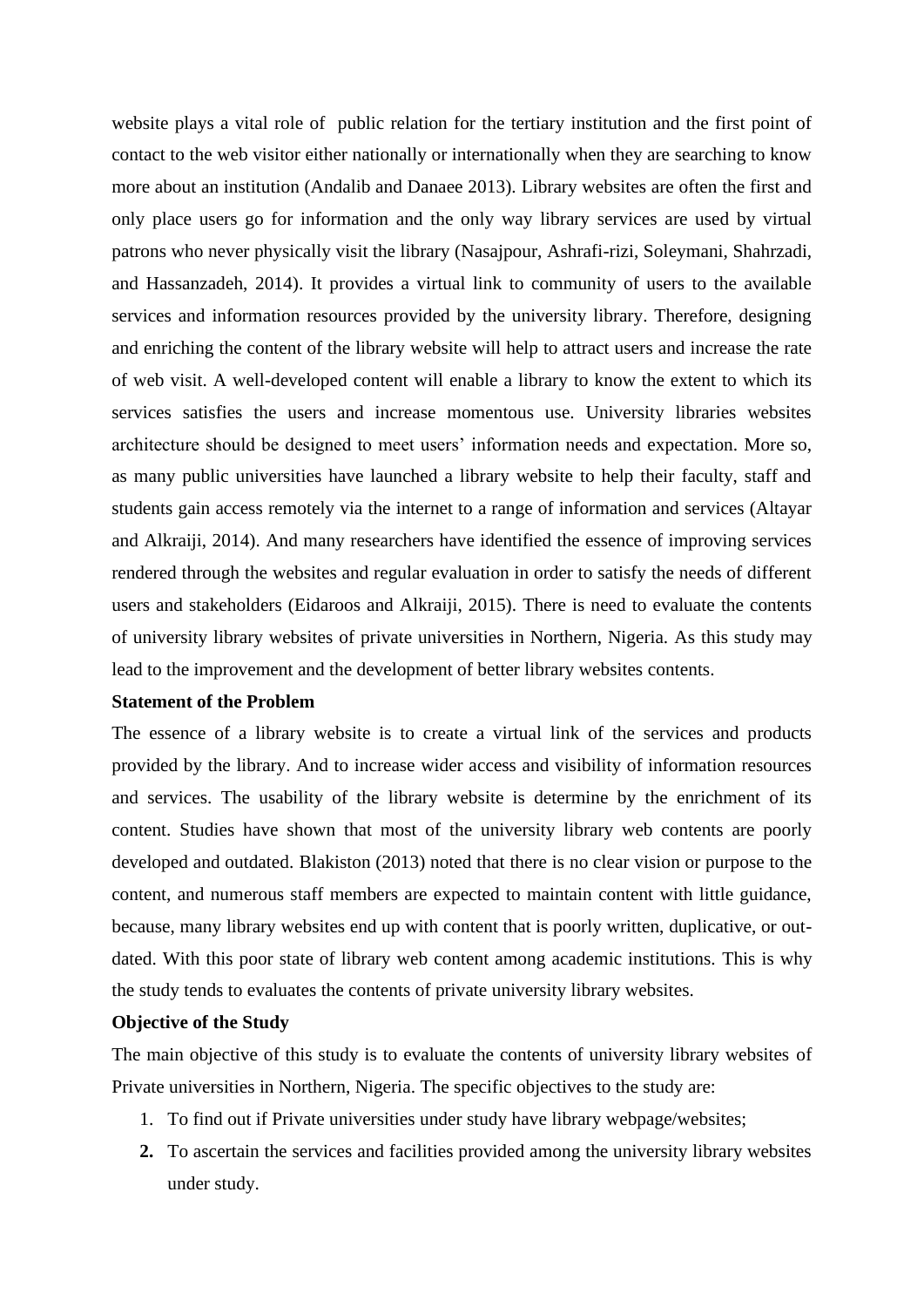#### **Literature Review**

A website is a collection of web pages, images, videos, multimedia files, etc. held on a single server or multiple servers and accessible via Internet (Mairaj, 2013). According to Kannappanavar, Jayaprakash and Bachalapur (2011) website is the collection of related web pages, images, video or other digital assets that are addressed relative to a common uniform resource locater (URL), often consisting of only the domain name, or the Internet Protocol (IP) address, and root path in an Internet protocol based networks. The web pages are written in hypertext markup language (HTML) format, and each page has its own uniform resource locator (URL) and accessible via hypertext transfer protocol (HTTP) (Gramondi, 2005). The website is now a focal point for all the university stakeholders and a viable point of contact (Astani 2013). University website is promoting the educational activities beyond its immediate environment, therefore becoming an instrument of promotion and advertisement (Olaleye et al 2018). As an organization's website is considered to be an online facility to deliver information, resources and services (Eidaroos, 2011). It is a visibility tool that helps to publicize the activities of academic institutions, such as the academic programmes available in that university, admission process, academic calendar, library resources and services, etc.

According to Poll (2008) library website may be the library's own domain, or it may be places within the institution's/community's website. Joo et.al (2011) assert that library website plays a role of an extension and augmentation of a traditional physical library and offers a variety of library services such as electronic resource access, online catalogs, and online reference services. It is pertinent for university library websites to provide essential services, such as OPAC, digital library services, e-databases, reference services, information literacy skills, essential forms (e.g. Request, Reservation, Membership Registration and Inter Library Loan), general library routine functions and other useful links. Liu (2008) also stated that the library website is no longer just information about the library and online collection services but a virtual place that may be customizable, allow for personalization and remixability, invite user engagement and interaction, and support online communities through tools such as blogs, wikis, and tagging. Hanson and Cervone (2007) revealed that wiki, blog, really simple syndication (RSS), instant messaging (IM) and podcast as the major Web 2.0 tools for academic libraries. If university library website can offers these essential services, users would be attracted and have the desire to access the website as an authentic source of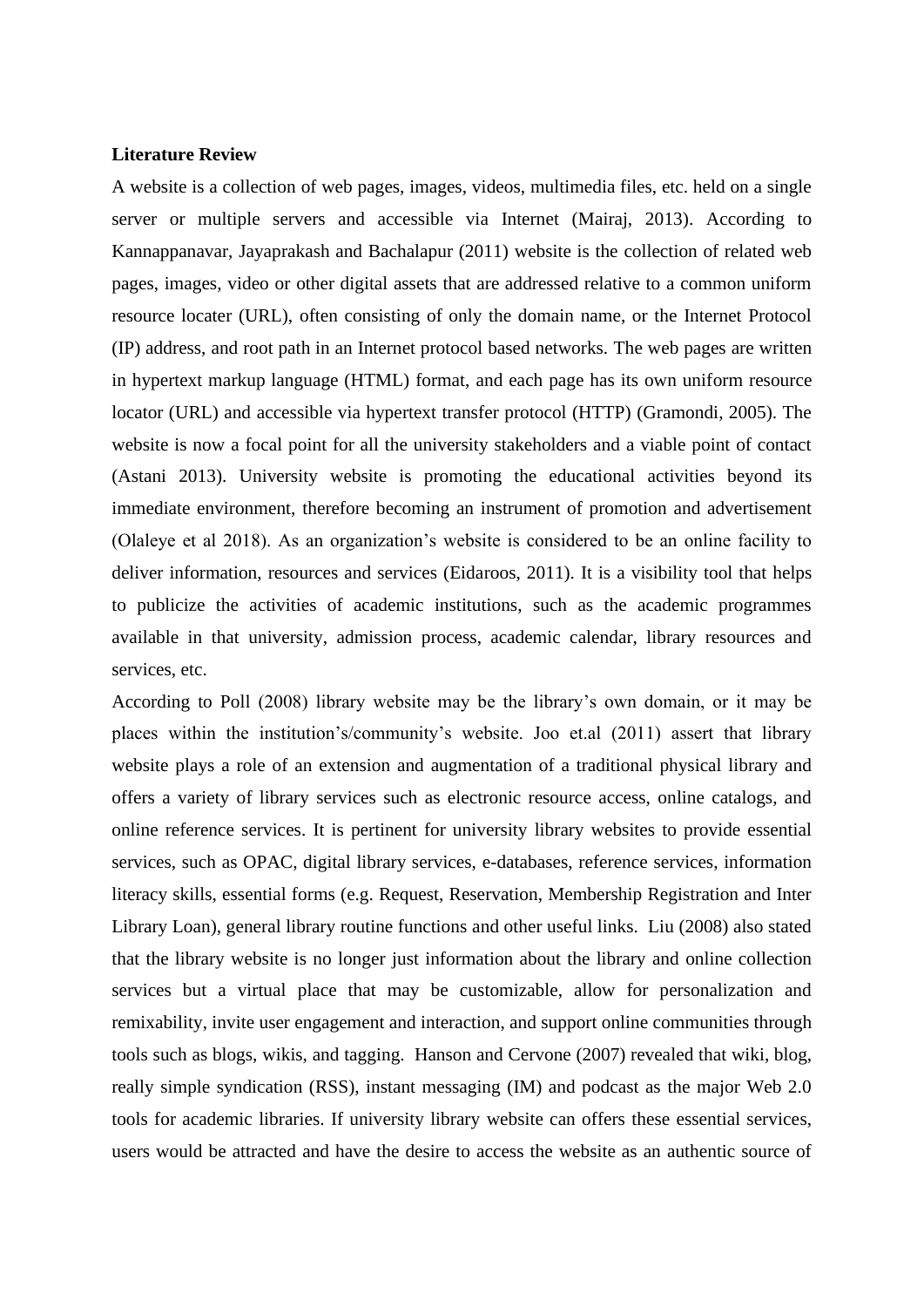information. Jasek (2007) listed the likely things users of a library website look for while accessing their library website:

- Searching for scholarly articles and books pertaining to their research areas.
- Searching for course materials such as lecture notes, reserved books, or other materials or links related to certain classes.
- Finding user account information such as checked-out books or fines.
- Finding library information such as locations and hours of operation.
- Getting help in using a library and library website (p. 3).

In order to meet the new normal, library websites should serve as a veritable tool to access information resource, and a gateway to serve the digital natives effectively. Thus, for effective service delivery, university libraries should regularly analyse its contents. Stemler (2001) defined content analysis as a method of observation and document analysis, and a research technique for the objective, systematic and quantitative description of the manifest content of communication. Chikkamanju (2015); Singh and Gautam (2016) defined content analysis as the systematic, replicable technique for compressing many words of text into fewer content categories based on an explicit rule of coding. It is an objective and systematic method of evaluating, organizing and facilitating creation of web collection, text and graphics based on a checklist. To appreciate the relevance and usability of a university website depends on the comprehensive creation of its content.

Libraries of developed countries in North America (the United States of America, Canada) and Europe (the United Kingdom) took initiative of conducting studies using different research methods to evaluate different aspects of websites focusing on content, design, usability, etc. in every domain to improve their quality and to provide better services to users (Qutab, 2004). Several studies have been conducted on the case study analysis of the content of library websites, usability and design of library websites (Kuchi, 2006; Qutab & Mahmood, 2009; Chua & Goh, 2010; Fry & Rich, 2011; Mairaj and Mustafa El-Hadi, 2011; Mairaj, 2013). Savitha, (2016) examined "the contents available in selected university library websites in Karnataka under five criteria, namely general feature; library collection; library service; e-resources and social networking tools for examining the websites. The author found that websites should be more informative and attractive, so as to easily draw the attention of users". Li and Ranaweera (2016) evaluated the web-based library services in Sri Lanka University under eight main categories; "site description; currency; website aids and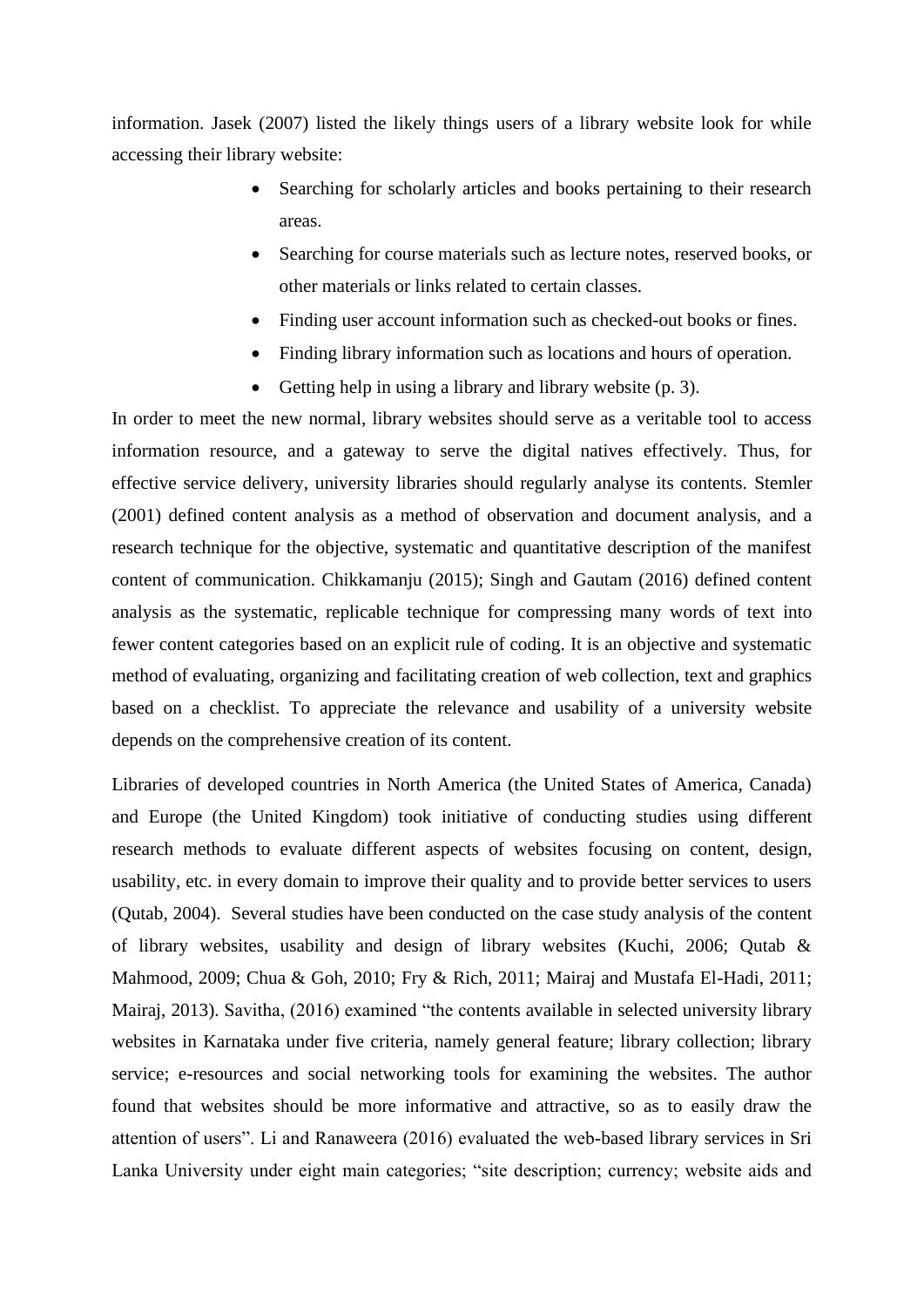tools; library general information; library resources; library services; links to e-resources; and value-added services. The results shows that website in Sri Lanka academic library should focus more on adding new web-based library services in order to be relevant to the needs of its community of users. Bharati and Madhusudhan (2019) evaluated the content of Jawaharlal Nehru University and Banaras Hindu University Library Websites in India under eleven check points. The authors found that the library websites are lagging behind to take full advantage of advance web 2.0 features. Rahman and Batcha (2020) examines content analysis of library websites of ten selected library websites of the colleges affiliated to the University of Delhi under the four criteria. The result of the study shows that majority of the library websites have information related to introduction, library staff, library hours and membership. The study also revealed that none of the library websites/web-pages have features of social networking tools, feedbacks, regular updates and they also lack in providing question papers, news-clippings, user manual and single window search.

In the Nigerian context, much studies have not been done on the content evaluation of university library websites. For example, the study of Mohammed and Umar (2014) evaluated the content of university library websites in Nigeria. The result shows that the general information about the library services, their physical holdings of the selected libraries, are all inadequate. The study of Gbaje and Kotso (2014) revealed that irrespective of the online presence of academic libraries in Nigeria by creating their library website, most of them do not utilize the Nigerian academic libraries have made their presence online by deploying a library website, many of them do not use their library websites to provide their users with contact and general information on the services they provide and facilitate access to their resources. Mohammed, Garba and Umar (2014) assessed the content of the university library websites in Nigeria, "to ascertain their strength and weaknesses under five criteria, namely; general information, physical collection, library services, e-resource, and links to free external e-resources. They found that the general information, services and physical holdings were inadequate and therefore recommended for improvement of web design skills for librarians and inclusion of website development programs in the curriculum of LIS education. The study of Obuezie and Osuchukwu (2017), focused on the evaluation of national library of Nigeria, Uganda and Namibia library's websites using heuristic principles. The findings shows that the library websites were adequately designed and contained all the relevant information. Abifarin and Imavah (2018), studied the design evaluation of academic library websites in Nigeria and they concluded that none of the academic library websites had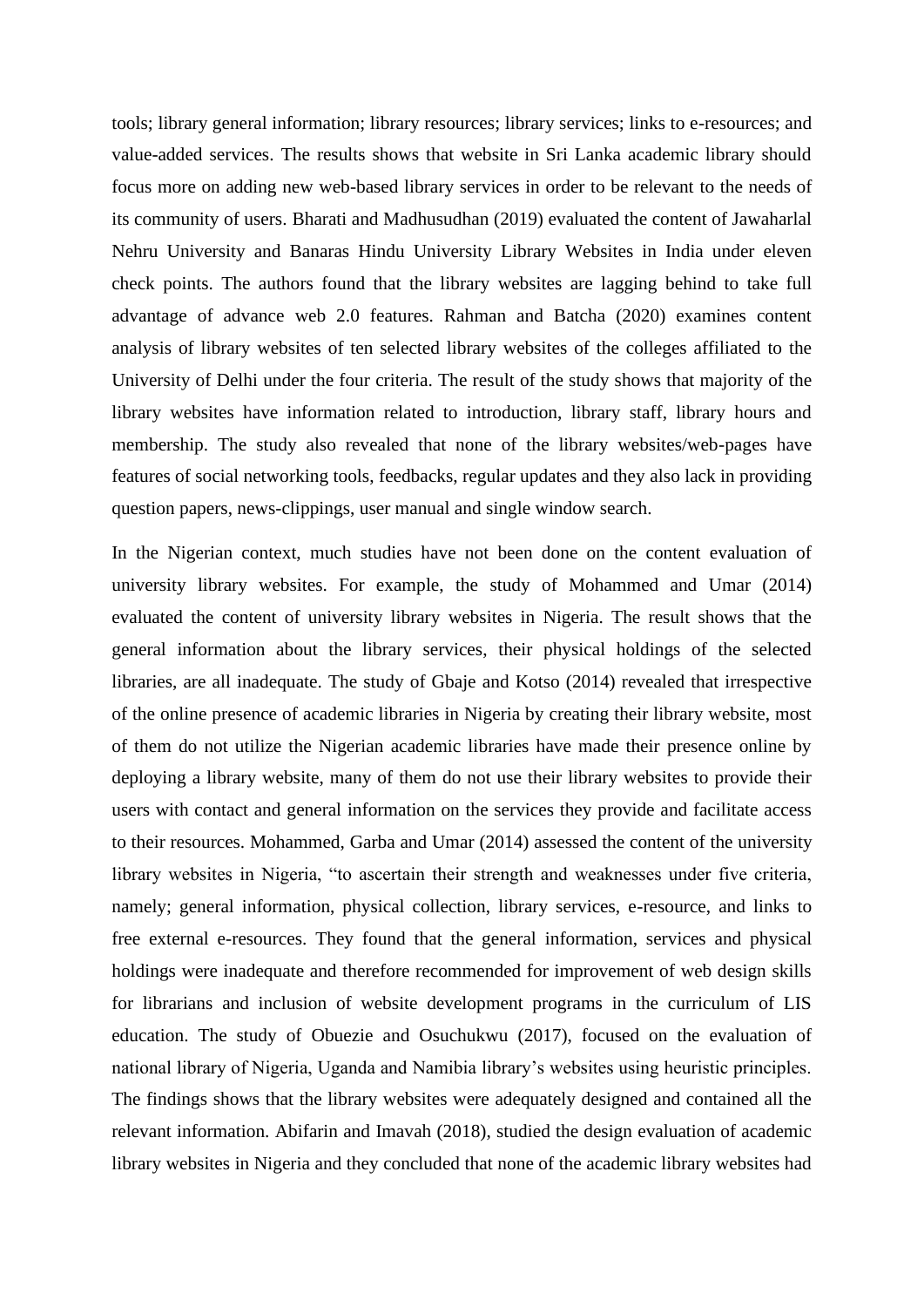all items verified. Nevertheless, from literatures reviewed, there are no study that specifically evaluates the contents of private university libraries websites in the Northern part of Nigeria. This is the gap the study wants to fill.

### **Methodology**

This study adopted analytical survey method to collect data from the fourteen private university libraries websites, in the Northern part of Nigeria. This area of the country comprises the North Central, North West, and North East. Private university library websites were considered in order to determine their presence and the richness of its contents in providing information services to its Internet generation users and the quality of the contents in meeting the standard of world class universities library websites.The data gathering tool used is the content checklist developed based on the study conducted by Brower (2004); Michalec (2006) and Qutab (2009). Some parameters were also added to cover the elevant features of the library web content. The data were collected through a direct access to the institutions library website or library webpage and the result of the checklist was based on the researchers' observations. Simple percentage were used to evaluate the content of the various websites based on eight (8) criteria; availability of the library website, general information, library contact information, departments, services, electronic resources, library forms and photo gallery. The analysis were presented in the tabular form using "Yes" for the features present in a website and "No" for the features not present in a website.

| S/             | <b>Name of University</b>     | Abbr.       | <b>URL</b>               | <b>State</b> | Year           |
|----------------|-------------------------------|-------------|--------------------------|--------------|----------------|
| N              |                               |             |                          |              | <b>Founded</b> |
| $^{\prime}$ 1  | African University of Science | <b>AUST</b> | https://aust.edu.ng/libr | <b>FCT</b>   | 2007           |
|                | & Technology, Abuja           |             | ary                      |              |                |
| $\overline{2}$ | Al-Hikmah University, Ilorin  | <b>AUI</b>  | https://www.alhikmah     | Kwara        | 2005           |
|                |                               |             | .edu.ng/library/         |              |                |
| 3              | Al-Qalam University, Katsina  | <b>AUK</b>  | http://www.auk.edu.n     | Katsina      | 2005           |
|                |                               |             | $gl$ ibrary              |              |                |
| $\overline{4}$ | American University of        | <b>AUN</b>  | http://Library.aun.edu.  | Adamawa      | 2003           |
|                | Nigeria, Yola                 |             | $\frac{ng}{g}$           |              |                |
| 5              | Baze University, Abuja        | <b>BU</b>   | http://www.bazeunive     | <b>FCT</b>   | 2011           |
|                |                               |             | rsity.edu.ng             |              |                |
| 6              | Bingham University, New       | <b>BUN</b>  | http://www.binghamu      | Nasarawa     | 2005           |
|                | Karu                          |             | ni.edu.ng/library/       |              |                |
| $\overline{7}$ | Crown Hill University         | <b>CHU</b>  | http://crownhilluniver   | Kwara        | 2016           |
|                | Eiyenkorin, Kwara State       |             | sity.edu.ng/             |              |                |
| 8              | Kwararafa University,         | <b>KUW</b>  | https://kwararafaunive   | Taraba       | 2005           |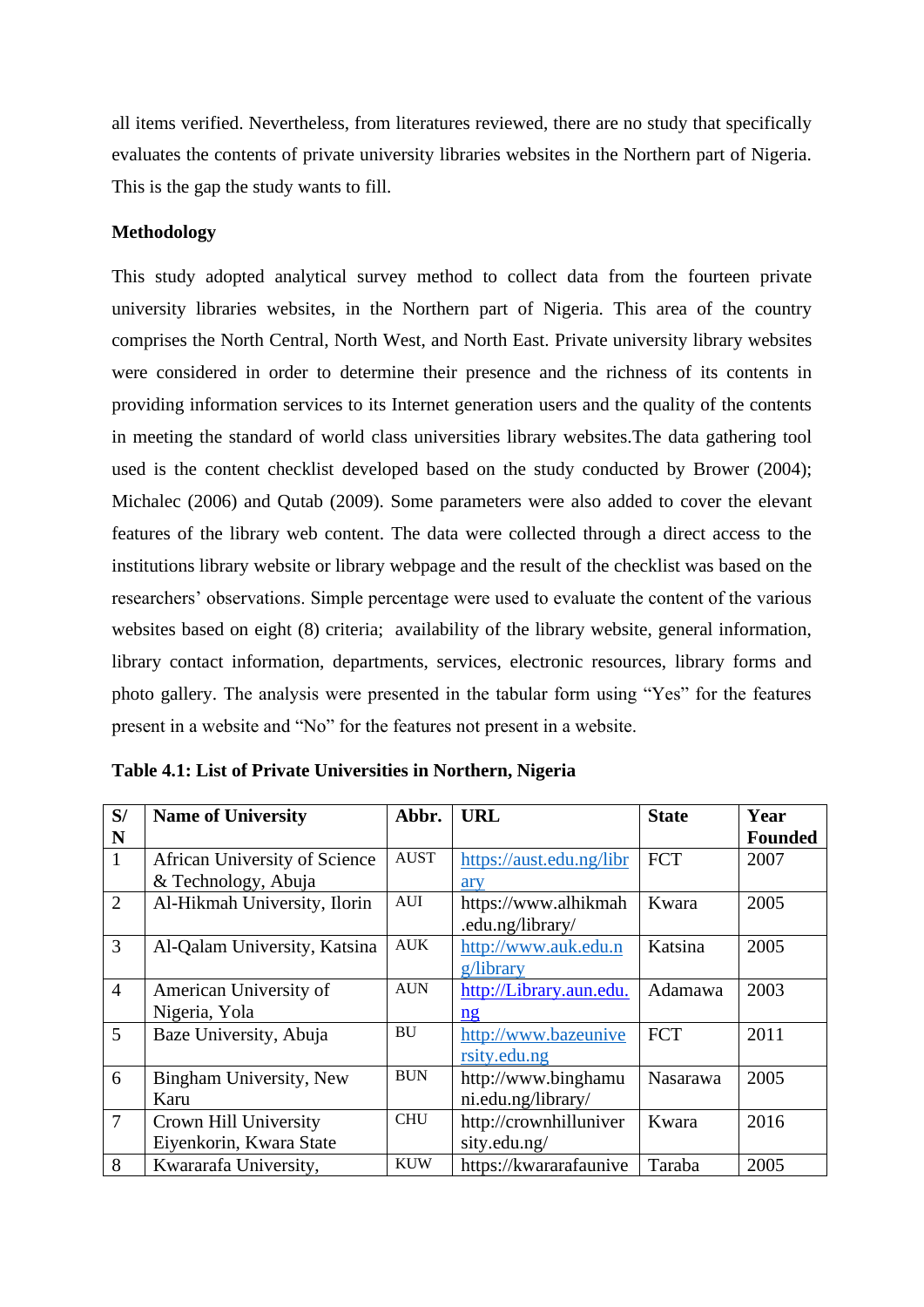|    | Wukari                        |            | rsity.edu.ng/            |            |      |
|----|-------------------------------|------------|--------------------------|------------|------|
| 9  | Landmark University, Omu-     | LMU        | http://www.lmu.edu.n     | Kwara      | 2011 |
|    | Aran.                         |            |                          |            |      |
| 10 | Nile University of Nigeria,   | <b>NUN</b> | https://nileuniversity.e | <b>FCT</b> | 2009 |
|    | Abuja                         |            | du.ng/nile-library/      |            |      |
| 11 | Salem University, Lokoja      | <b>SUL</b> | http://www.salemuniv     | Kogi       | 2007 |
|    |                               |            | ersity.org               |            |      |
| 12 | Skyline University of Nigeria | <b>SUN</b> | www.sun.edu.ng           | Kano       | 2018 |
| 13 | Summit Univety, Offa          | <b>SU</b>  | http://www.summituni     | Kwara      | 2015 |
|    |                               |            | versity.edu.ng/          |            |      |
| 14 | University of Mkar, Mkar      | <b>UM</b>  | http://www.unimkar.e     | Benue      | 2005 |
|    |                               |            | $du$ .ng                 |            |      |

## **Results**

## **Table 5.2: Presence of Library Website**

| Library<br>Websites                       | S<br>⊢ | −<br>∽ | –   | ⇁<br>ー | −<br>⋒ | ⇁<br>_<br>⋒ | ⊢<br>∽<br>ىس<br>∽ | ਡ<br>⊢ | IJ<br>Ą<br>– | ⇁<br>⊨<br>⇁ | ⊢<br>Ω | ⊢<br>$\boldsymbol{\mathsf{c}}$ | ⇁<br>–<br>–<br>$\boldsymbol{\mathcal{D}}$ | $\leq$<br>$\overline{\phantom{0}}$ | (% , )<br>N <sub>o</sub> |
|-------------------------------------------|--------|--------|-----|--------|--------|-------------|-------------------|--------|--------------|-------------|--------|--------------------------------|-------------------------------------------|------------------------------------|--------------------------|
| Response                                  |        |        | . 7 |        |        | <b>x</b> z  | N                 |        |              |             |        |                                |                                           |                                    |                          |
| $V_{\rm -}V_{\rm -}$ $N_{\rm -}V_{\rm -}$ |        |        |     |        |        |             |                   |        |              |             |        |                                |                                           |                                    |                          |

**Y=Yes, N=No**

Table 5.2 shows the presence of library websites. It reveals that 8(57.1%) have functional library websites. 6 (42.9%) of the universities do not have library website or webpage.

## **Table 5.3: General Information**

| <b>General</b><br><b>Information</b> | <b>AUST</b> | $\overline{A}$ UI | AUK | <b>AUN</b> | BU | <b>BUN</b> | <b>CHU</b> | KUW | LMU         | <b>NUN</b> | SUL | US | <b>SUN</b> | <b>UMM</b>  | No $(\%)$ |
|--------------------------------------|-------------|-------------------|-----|------------|----|------------|------------|-----|-------------|------------|-----|----|------------|-------------|-----------|
| About the Library                    | N           | N                 | Y   | Y          | Y  | Y          | N          | N   | Y           | Y          | N   | N  | Y          | N           | 7(50.0)   |
| <b>Mission</b><br>&<br>Objective     | Y           | N                 | Y   | N          | N  | Y          | N          | N   | Y           | N          | N   | N  | Y          | N           | 5(36.0)   |
| Working                              | Y           | N                 | Y   | Y          | Y  | Y          | N          | N   | $\mathbf N$ | Y          | N   | N  | Y          | N           | 7(50.0)   |
| Hours/Holidays                       |             |                   |     |            |    |            |            |     |             |            |     |    |            |             |           |
| <b>Library Staff</b>                 | N           | N                 | N   | N          | Y  | Y          | N          | N   | Y           | N          | N   | N  | N          | $\mathbf N$ | 3(21.4)   |
| Library rules                        | N           | N                 | N   | Y          | Y  | Y          | N          | N   | Y           | Y          | N   | N  | Y          | N           | 6(43.0)   |
| News/Events                          | Y           | N                 | N   | N          | N  | N          | N          | N   | Y           | Y          | N   | N  | N          | N           | 3(21.4)   |
| &<br>Awards<br>Recognition           | N           | N                 | N   | Y          | N  | N          | N          | N   | $\mathbf N$ | N          | N   | N  | N          | N           | 1(7.1)    |
| Lib guides                           | N           | N                 | N   | Y          | Y  | N          | N          | N   | N           | N          | N   | N  | N          | $\mathbf N$ | 1(7.1)    |
| Use<br>Computer<br>Policy            | N           | N                 | Y   | Y          | N  | N          | N          | N   | N           | N          | N   | N  | N          | N           | 1(7.1)    |
| Library Policy                       | $\mathbf N$ | N                 | N   | Y          | N  | N          | N          | N   | N           | N          | N   | N  | N          | N           | 1(7.1)    |
| Space & Facilities                   | N           | N                 | N   | Y          | N  | N          | N          | N   | N           | N          | N   | N  | N          | N           | 1(7.1)    |
| <b>Hits</b>                          | N           | N                 | N   | Y          | N  | N          | N          | N   | N           | N          | N   | N  | N          | N           | 1(7.1)    |

**Y=Yes, N=No**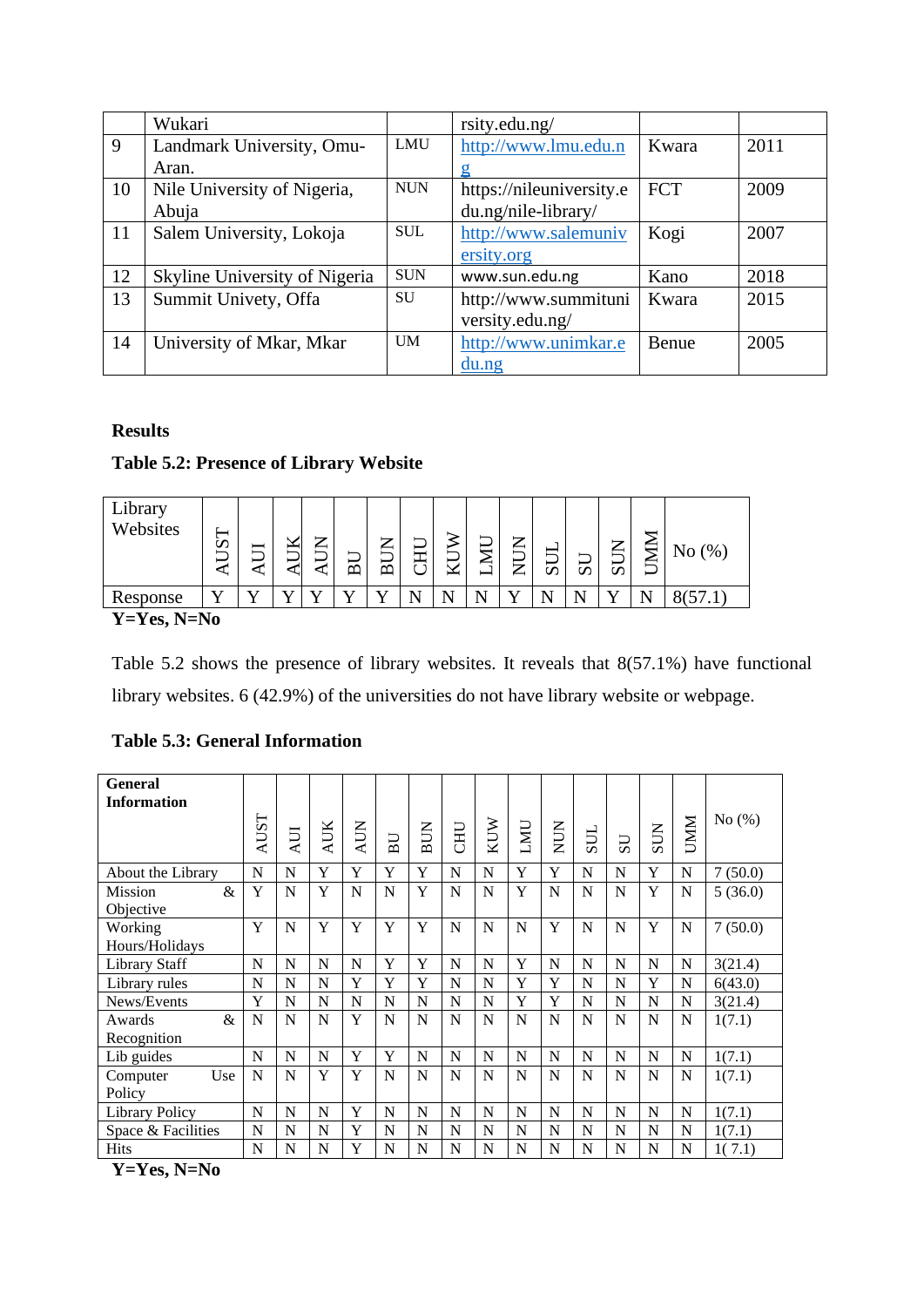Table 5.3 shows the general information on the universities library websites. The table reveals that 7(50%) of the websites have information about their libraries, 5(36%) have mission and objectives of the library, 7(50%) have information on their working hours, 3(21.4%) have information about their library staff, 6(43.0) have library rules and 3(21.4%) have news/events. The table also shows that  $1((7.1\%)$  of the items on the various university library websites provided information on awards & recognition, library guides, computer use policy, library policy and space and facilities and hits.

| <b>Contact</b> | <b>AUST</b> | AUI | <b>AUK</b> | <b>AUN</b> | BU | <b>BUN</b>  | UHU | KUW         | LMU | NUN | SUL | US          | <b>SUN</b>  | ZЮ          | No.<br>% |
|----------------|-------------|-----|------------|------------|----|-------------|-----|-------------|-----|-----|-----|-------------|-------------|-------------|----------|
| Mailing        | Y           | N   | Y          | Y          | N  | Y           | N   | N           | N   | N   | N   | $\mathbf N$ | Y           | $\mathbf N$ | 5(35.7)  |
| Address        |             |     |            |            |    |             |     |             |     |     |     |             |             |             |          |
| Email          | Y           | N   | Y          | Y          | N  | Y           | N   | $\mathbf N$ | N   | Y   | N   | $\mathbf N$ | $\mathbf N$ | $\mathbf N$ | 5(35.7)  |
| Phone No.      | N           | N   | N          | Y          | N  | N           | N   | N           | N   | N   | N   | N           | N           | N           | 1(7.1)   |
| Physical       | N           | N   | N          | N          | N  | N           | N   | $\mathbf N$ | N   | N   | N   | N           | N           | N           | 0.0      |
| address of     |             |     |            |            |    |             |     |             |     |     |     |             |             |             |          |
| Library        |             |     |            |            |    |             |     |             |     |     |     |             |             |             |          |
| Facebook       | Y           | N   | N          | Y          | N  | N           | N   | N           | Y   | N   | N   | N           | N           | $\mathbf N$ | 3(21.4)  |
| Map showing    | N           | N   | N          | N          | N  | N           | N   | N           | N   | N   | N   | N           | N           | N           | 0.0      |
| location of    |             |     |            |            |    |             |     |             |     |     |     |             |             |             |          |
| library        |             |     |            |            |    |             |     |             |     |     |     |             |             |             |          |
| Twitter        | N           | N   | N          | Y          | N  | $\mathbf N$ | N   | N           | N   | N   | N   | N           | N           | N           | 1(7.1)   |
| Online chat    | Y           | Y   | N          | Y          | N  | Y           | N   | N           | Y   | N   | N   | N           | N           | N           | 4(28.6)  |

**Table 5.4: Library Contact Information**

**Y=Yes, N=No**

Table 5.4 shows that mailing address 5(35.7), email address 5(35.7), online chat 4(28.6), Facebook 3(21.4%), Phone number and Twitter has 1(7.1) respectively. The table also shows that none of the library websites have Physical address of library and Map showing location of library.

| Library     |       |     |            |            |    |                              |     |    |           |            |     |             |              |            | No. $(\%)$ |
|-------------|-------|-----|------------|------------|----|------------------------------|-----|----|-----------|------------|-----|-------------|--------------|------------|------------|
| Dept.       |       |     |            |            |    |                              |     |    |           |            |     |             |              |            |            |
|             | AUSTA |     | <b>AUK</b> | <b>AUN</b> |    | $\mathsf{K}$                 | CHU | ⋗  | <b>UN</b> | <b>NUN</b> |     |             |              | <b>UMM</b> |            |
|             |       | AUI |            |            | BU | ┙<br>$\overline{\mathbf{r}}$ |     | ZГ | −         |            | SUI | $_{\rm SU}$ | <b>SUN</b>   |            |            |
| Circulation | N     | N   | N          | N          | N  | N                            | N   | N  | N         | N          | N   | N           | $\mathbf{v}$ | N          | 1(7.1)     |
| Reference   | N     | N   | N          | Y          | N  | N                            | N   | N  | N         | N          | N   | N           | $\mathbf{v}$ | N          | 2(14.3)    |
|             |       |     |            |            |    |                              |     |    |           |            |     |             |              |            |            |

## **Table 5.5: Library Departments**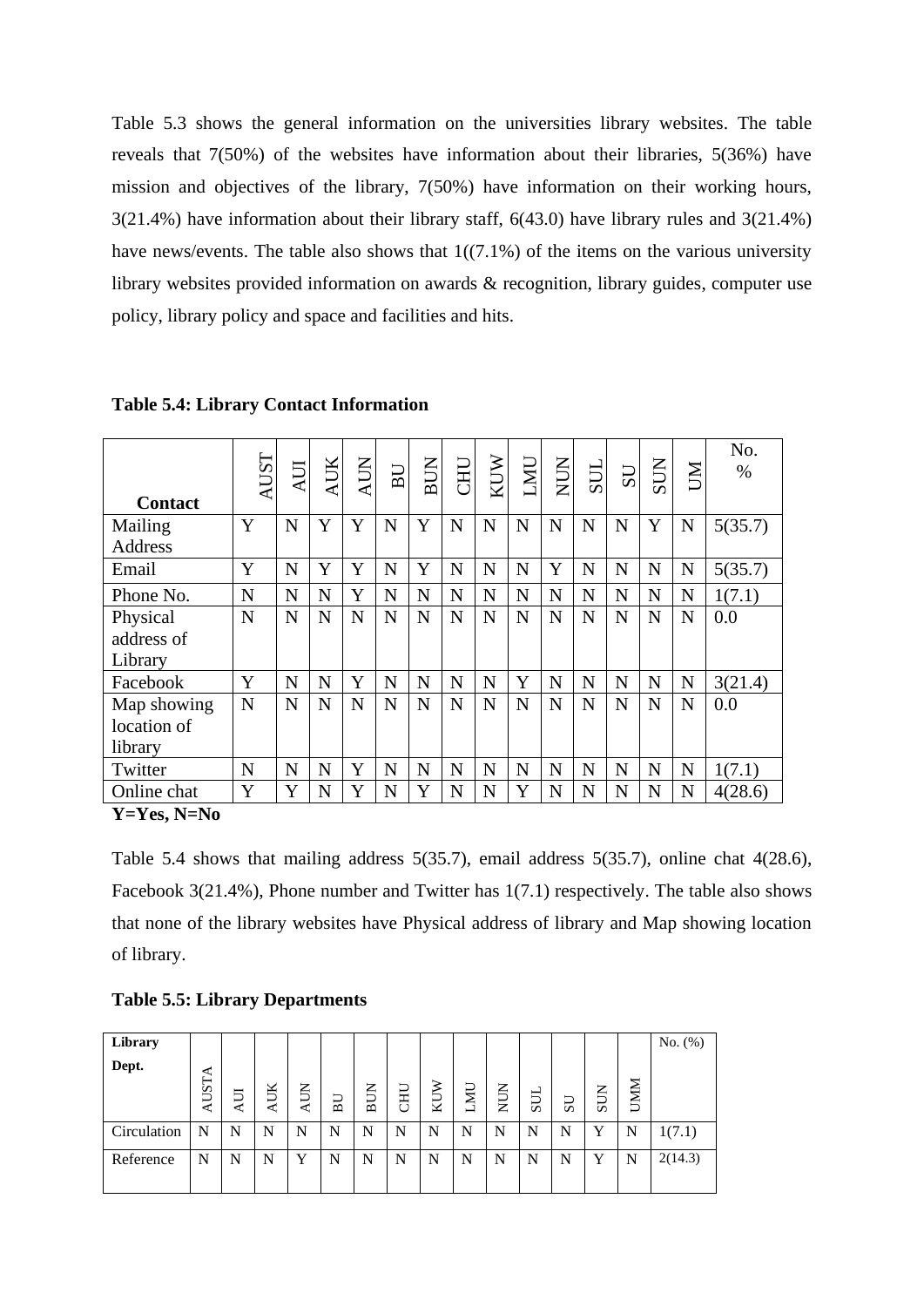| Serials    | N | N | N | N            | N | N | N | N | N | N<br>., | N<br>.,        | N | $\mathbf{v}$ | N | (7)<br>111.1 |
|------------|---|---|---|--------------|---|---|---|---|---|---------|----------------|---|--------------|---|--------------|
| Technical  | N | N | N | $\mathbf{v}$ | N | N | N | N | N | N<br>., | N<br><b>TA</b> | N | $\mathbf{v}$ | N | 2(14.3)      |
| <b>ICT</b> | N | N | N | $\mathbf{V}$ | N | N | N | N | N | N       | N<br><b>TA</b> | N | $\mathbf{v}$ | N | 2(14.3)      |

**Y=Yes, N=No**

Table 5.5 shows the library departments on the universities websites. The table reveals that reference  $2(14.3)$ , ICT  $2(14.3)$ , technical departments  $2(14.3)$ . And none of the university library websites have Serial department.

| <b>Library Services</b>                             |             |             |             |             |             |             |             |             |             |             |             |             |             |             | No $(\%)$ |
|-----------------------------------------------------|-------------|-------------|-------------|-------------|-------------|-------------|-------------|-------------|-------------|-------------|-------------|-------------|-------------|-------------|-----------|
|                                                     | <b>AUST</b> | <b>AUI</b>  | <b>AUK</b>  | <b>AUN</b>  | BU          | <b>BUN</b>  | <b>CHU</b>  | KUW         | LMU         | NUN         | SUL         | US          | <b>SUN</b>  | <b>NU</b>   |           |
| Circulation                                         | $\mathbf N$ | $\mathbf N$ | ${\bf N}$   | $\mathbf N$ | $\mathbf N$ | Y           | $\mathbf N$ | $\mathbf N$ | Y           | ${\bf N}$   | N           | $\mathbf N$ | $\mathbf N$ | $\mathbf N$ | 2(14.3)   |
| Research guide                                      | $\mathbf N$ | $\mathbf N$ | $\mathbf N$ | Y           | N           | $\mathbf N$ | N           | N           | $\mathbf N$ | $\mathbf N$ | $\mathbf N$ | ${\bf N}$   | $\mathbf N$ | N           | 1(7.1)    |
| Information<br>Literacy Skills                      | $\mathbf N$ | N           | Y           | Y           | $\mathbf N$ | Y           | $\mathbf N$ | N           | Y           | $\mathbf N$ | N           | $\mathbf N$ | $\mathbf N$ | $\mathbf N$ | 4(28.6)   |
| Online<br>Reference<br>Services/ Ask a<br>Librarian | N           | $\mathbf N$ | $\mathbf N$ | Y           | $\mathbf N$ | $\mathbf N$ | $\mathbf N$ | N           | Y           | $\mathbf N$ | N           | $\mathbf N$ | $\mathbf N$ | N           | 1(7.1)    |
| <b>OPAC</b>                                         | $\mathbf N$ | N           | $\mathbf N$ | Y           | $\mathbf N$ | Y           | N           | N           | $\mathbf N$ | Y           | N           | $\mathbf N$ | $\mathbf N$ | N           | 3(21.4)   |
| Online<br>Tutorials                                 | $\mathbf N$ | $\mathbf N$ | $\mathbf N$ | $\mathbf N$ | $\mathbf N$ | $\mathbf N$ | N           | $\mathbf N$ | $\mathbf N$ | $\mathbf N$ | N           | $\mathbf N$ | N           | N           | $\theta$  |
| ILL                                                 | $\mathbf N$ | $\mathbf N$ | $\mathbf N$ | Y           | $\mathbf N$ | $\mathbf N$ | $\mathbf N$ | $\mathbf N$ | $\mathbf N$ | $\mathbf N$ | N           | $\mathbf N$ | $\mathbf N$ | $\mathbf N$ | $\theta$  |

## **Table 5.6: Library Services**

**Y=Yes, N=No**

Table 5.6 presents data on library services. It show that Information Literacy Skills 4(28.6), OPAC 3(21.4), Circulation services 2(14.3), Research guide and Online Reference Services/ Ask a Librarian 1(7.1). none of the university library websites have Online Tutorials and ILL services.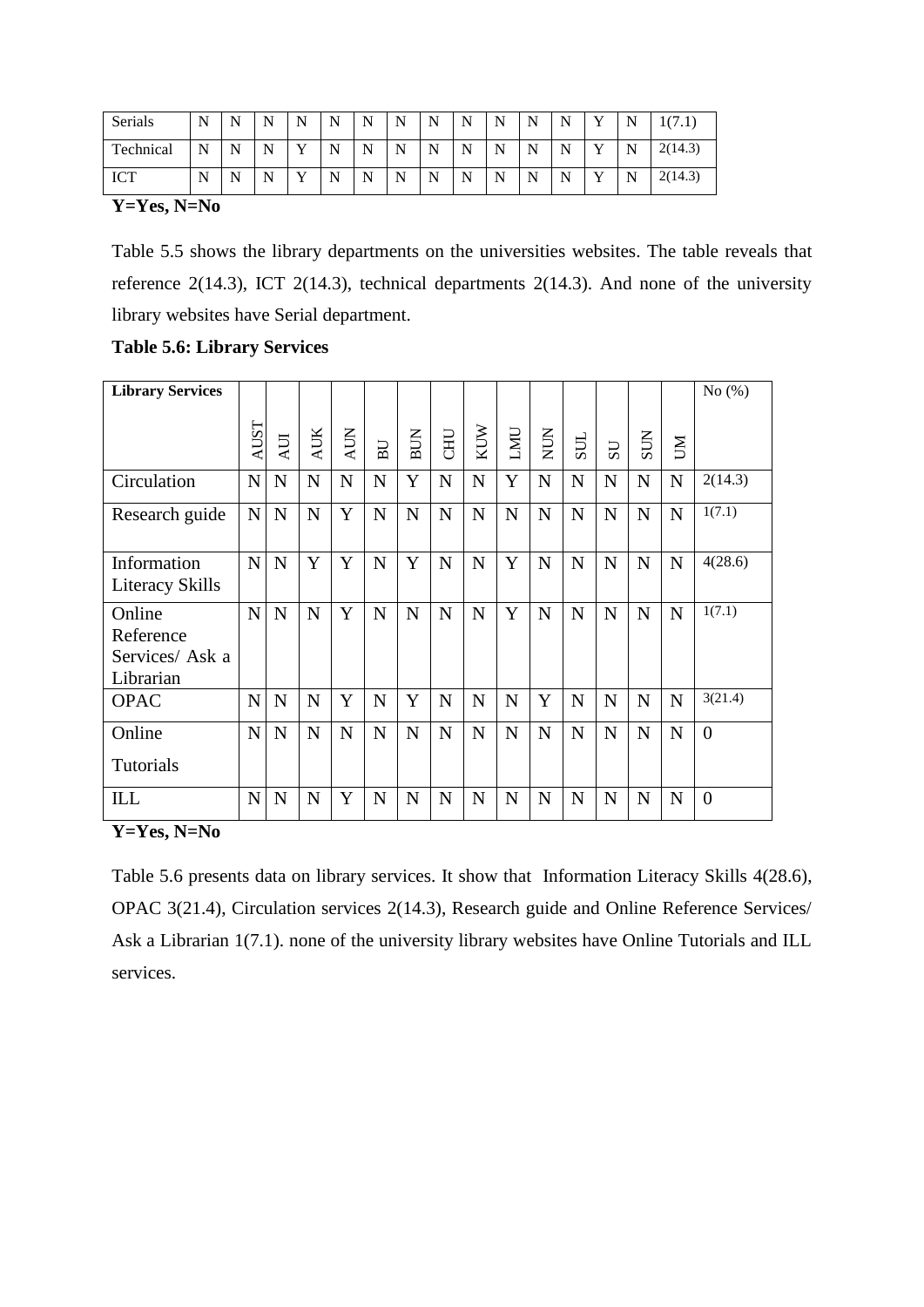**Table 5.7: Electronic Resources**

| <b>E-Resources</b>                                                   | <b>AUST</b> | ĀU | AUK | <b>AUN</b> | BU | <b>BUN</b> | <b>CHU</b> | KUM | LMU | NUN | SUL | US | SUN | <b>UMM</b> | $No\%$  |
|----------------------------------------------------------------------|-------------|----|-----|------------|----|------------|------------|-----|-----|-----|-----|----|-----|------------|---------|
| E-Journals                                                           | Y           | Y  | N   | Y          | Y  | N          | N          | N   | Y   | N   | N   | N  | Y   | N          | 6(42.8) |
| E-Books                                                              | N           | Y  | N   | Y          | N  | Y          | N          | N   | Y   | Y   | N   | N  | N   | N          | 5(35.7) |
| E-Databases                                                          | Y           | Y  | N   | Y          | N  | Y          | N          | N   | Y   | Y   | N   | N  | Y   | N          | 6(42.8) |
| Institutional<br>Repository                                          | Y           | Y  | N   | Y          | Y  | N          | N          | N   | Y   | N   | N   | N  | Y   | N          | 6(42.8) |
| Courseware<br>$\mathbf{v}$ $\mathbf{v}$<br>$\mathbf{v}$ $\mathbf{v}$ | N           | N  | N   | N          | N  | N          | N          | Y   | Y   | N   | N   | N  | N   | N          | 2(14.3) |

**Y=Yes, N=No**

Table 5.7 shows the electronic resources available on the library websites. The table reveals that e-database  $6(42.8)$ , e-book  $5(35.7)$ , e-journals  $6(42.8)$ , institutional repository  $6(42.8)$ and courseware 2(14.3).

| <b>FORMS</b>            | $\mathsf{A}$ | $\mathsf{A}$ | A            | A | B            | B | $\mathcal{C}$ | K            | L | N            | S | S | S            | $\mathbf{U}$ | $No.$ % |
|-------------------------|--------------|--------------|--------------|---|--------------|---|---------------|--------------|---|--------------|---|---|--------------|--------------|---------|
|                         | $\mathbf{U}$ | $\mathbf{U}$ | $\mathbf{U}$ | U | $\mathbf{U}$ | U | H             | $\mathbf{U}$ | M | $\mathbf{U}$ | U | U | $\mathbf{U}$ | M            |         |
|                         | S            | I            | K            | N |              | N | U             | W            | U | N            | L |   | N            |              |         |
|                         | T            |              |              |   |              |   |               |              |   |              |   |   |              |              |         |
|                         | A            |              |              |   |              |   |               |              |   |              |   |   |              |              |         |
| <b>Book Request</b>     | N            | N            | N            | N | N            | N | N             | N            | N | $\mathbf N$  | N | N | $\mathbf N$  | N            | 0(0.0)  |
| Form                    |              |              |              |   |              |   |               |              |   |              |   |   |              |              |         |
| Library                 | N            | N            | N            | N | N            | N | N             | N            | N | N            | N | N | N            | N            | 0(0.0)  |
| membership              |              |              |              |   |              |   |               |              |   |              |   |   |              |              |         |
| Form                    |              |              |              |   |              |   |               |              |   |              |   |   |              |              |         |
| <b>ILL Request</b>      | N            | N            | N            | Y | N            | N | N             | N            | N | $\mathbf N$  | N | N | $\mathbf N$  | N            | 1(7.1)  |
| Form                    |              |              |              |   |              |   |               |              |   |              |   |   |              |              |         |
| <b>Reservation form</b> | N            | N            | N            | Y | N            | N | N             | N            | N | N            | N | N | $\mathbf N$  | N            | 1(7.1)  |

## **Table 5.8: Library Forms**

#### **Y=Yes, N=No**

Table 5.8 shows the forms present on the library websites. The table shows that AUN 1(7.1%) has ILL Request Form and Reservation form. The table revealed that most of the university library website do not provide library forms.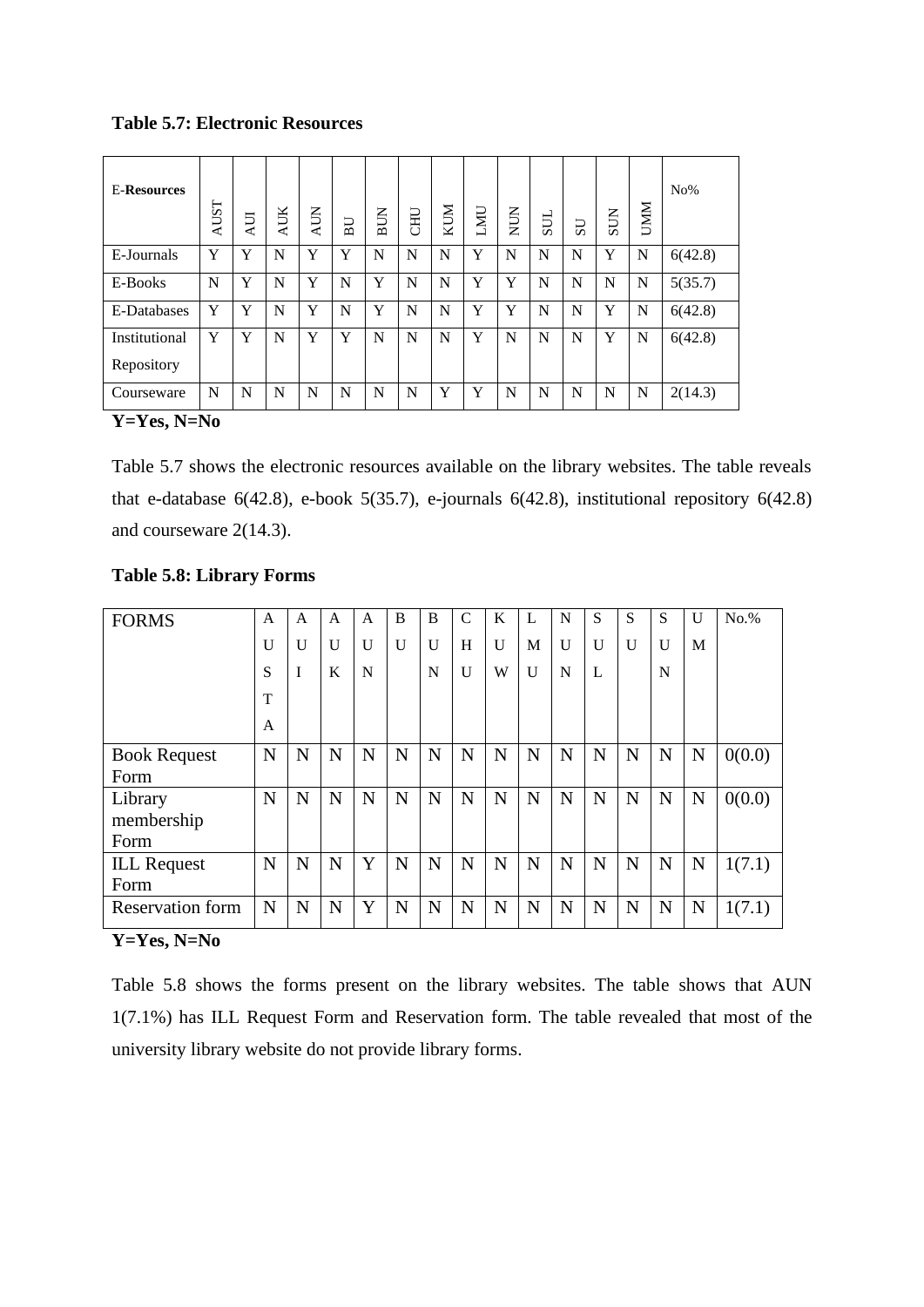**Table 5.9: Library Photo Gallery**

| Photo   | A | A        | A | A | B | B | $\mathsf{C}$ | K | L | N | S | S | $\mathbf{C}$<br>D. | U | $No.$ % |
|---------|---|----------|---|---|---|---|--------------|---|---|---|---|---|--------------------|---|---------|
| Gallery | U | U        | U | U | U | U | H            | U | М | U | U | U | U                  | М |         |
|         | S | $\bf{I}$ | K | N |   | N | U            | W | U | N | L |   | N                  |   |         |
|         | T |          |   |   |   |   |              |   |   |   |   |   |                    |   |         |
| Photos  | N | N        | N | N | N | N | N            | N | N | N | N | N | N                  | N | 0(0.0)  |
|         |   |          |   |   |   |   |              |   |   |   |   |   |                    |   |         |

**Y=Yes, N=No**

Table 5.9 shows the library photo gallery. The table revealed that none of the university libraries have photo gallery on their library websites.

## **Discussion**

The study evaluated 14 private university library websites in the Northern part of Nigeria. The study revealed that 57.1% of university library websites have functional library websites or web page in their institutional websites. While (42.9%) of the universities do not have library website or web page. Which shows that there no information about the library on the institutional website. Based on the general information of the library websites, the study revealed that most of the university library websites do not have information like awards & recognition, library staff information, news/events, library guide, computer use policy, library policy, facilities and hits. The study shows that majority of the university library websites do not have content on different contact information, library departments and services. This is in line with the finding of Gbaje and Kotso (2014), on the assessment of the contents of Nigeria academic library website, that even though Nigerian academic libraries have made their presence online by deploying a library website, many of them do not use their library websites to provide their patrons with contact and general information on the services they provide and facilitate access to their resources.

On the library services provided, the study shows that the services displayed by most of the university library websites are mainly the provision of electronic information resources and information literacy skills. It's quite unfortunate that majority of the university libraries do not provide the links to OPAC, Circulation services, Research guide, Online reference services/ Ask a librarian, Online tutorials and Inter library loan (ILL) on their university library websites. This supports the findings of Mohammed, Garba and Umar (2014), that the general information about the selected libraries, about library services, about their physical holdings are all inadequate. Also based on the electronic resources provided by the university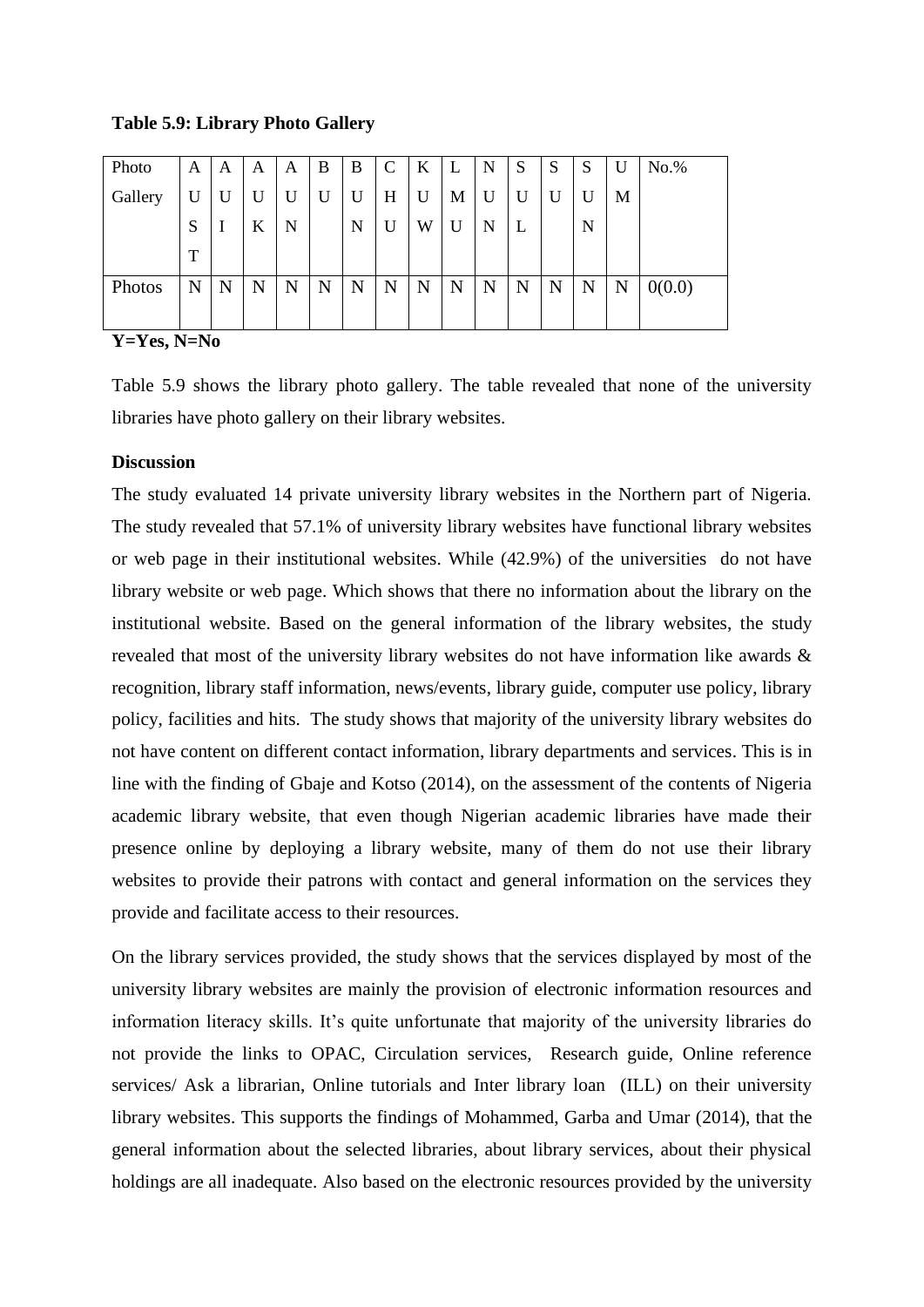library websites. The study reveals that 48.2% have e-database and a few number of them have e-book, e-journals and institutional repository. Therein, none of the university library websites have library forms on their websites, except American university of Nigeria Yola that provides ILL Request Form and reservation form. The lack of library forms have limited students and staff to make various recommendations, request and complaints via electronic means. Finally, the data on the library photo gallery reveals that, none of the university libraries have photo gallery on their library websites. Abifarin and Imavah (2018), studied the design evaluation of academic library websites in Nigeria and they concluded that none of the academic library websites had all items verified.

## **Conclusion and Recommendations**

Library websites serve as the hub and marketing tools for university libraries resources and services visibility. It projects the richness of library resources and add value to service provision to wider academic communities. Hence, there is need for university libraries to redesign and update their website contents in order to make their resources and services accessible. The study revealed that most of the private university library in the Northern part of Nigeria have poor library websites with little or no tangible information displayed. They are poorly organized and some have no library website/webpage. And also lacks the necessary features that make up a complete university library website. However, it's time for private university libraries in Nigeria to work on their website contents in order to benefit its usefulness in disseminating information services. The study therefore, recommends that:

- a. Private university libraries should developed a well functional library websites and redesign its contents for better interaction and utilization by users community.
- b. They should endeavor to always update their library websites to provide more current and latest services they provide.
- **c.** There is need to introduce website creation and development to the curriculum of LIS education, in order to equip LIS students with the knowledge and skill to create, design and manage library content.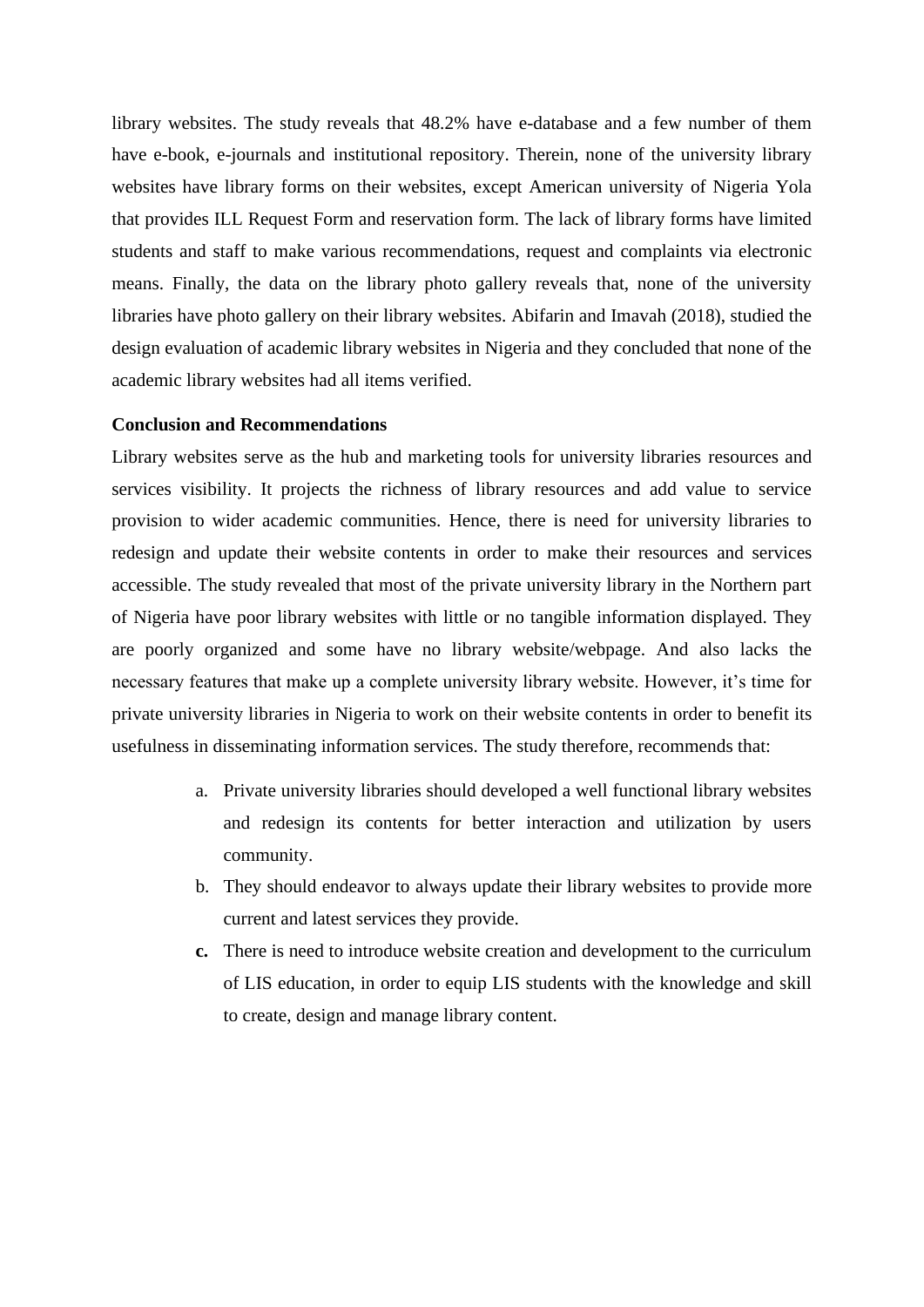## **References**

- Abifarin, F.P. and Imavah, S.A. (2018). Design evaluation of academic library websites in Nigeria. *African Journal of Computing & ICT Reference Format*, 11(3), 12 - 32.
- Al-Busaidi, K. (2012). The payoff of corporate portal usage in an academic institution. *Campus Wide Information Systems*, 26(5), 368–379
- Altayar, M.S., Alkraiji, A.I. (2014). The motivations for campus portals adoption in Saudi Government Universities. In: Rocha, Á., Correia, A.M., Tan, F., Stroetmann, K., et al. (eds.) New perspectives in information systems and technologies. Heidelberg: Springer, pp. 431–442.
- Andalib, Z., & Danaee, H. (2013). A study on measuring the quality of university website. *Management Science Letters*, *3*(7), 1955-1960.
- Astani, M. (2013). A decade of changes in university website design. *Issues in Information Systems,* 14(1), 189-196.
- Bharati, S. K. and Margam, M. (2019). "Content evaluation of Jawaharlal Nehru University and Banaras Hindu University library websites in India. *Library Philosophy and Practice (e- journal).* 2290. https://digitalcommons.unl.edu/libphilprac/2290
- Blakiston, R. (2013). Developing a Content Strategy for an Academic Library Website. *Journal of Electronic Resources Librarianship*, 25 (3), 175–91. Retrieved from doi:10.1080/1941126X.2013.813295.
- Chikkamanju (2015). "Content analysis of the Autonomous Engineering College library websites affiliated to Visveswaraya Technological University (VTU), Belgaum, Karnataka: A study." *International Journal of Academic Library and Information Science*, 3 (9), 258–68, doi:10.14662/IJALIS2015.047.
- Chua, A. Y. K., & Goh, D. H. (2010). A study of Web 2.0 applications in library websites. *Library & Information Science Research*, *32*(3), 203-211.
- Eidaroos, A. and Alkraiji, A. (2015). Evaluating the usability of library websites using an heuristic analysis approach on smart mobile phones: Preliminary findings of a study in Saudi Universities. *Advances in Intelligent Systems and Computing.* [Online] doi: 10.1007/978-3-319-16486-1\_113 [Online]
- Eidaroos, A. (2011). Multidimensional evaluation approach for an e-government website: A case study of e-government in Saudi Arabia. PhD Thesis, Loughborough University/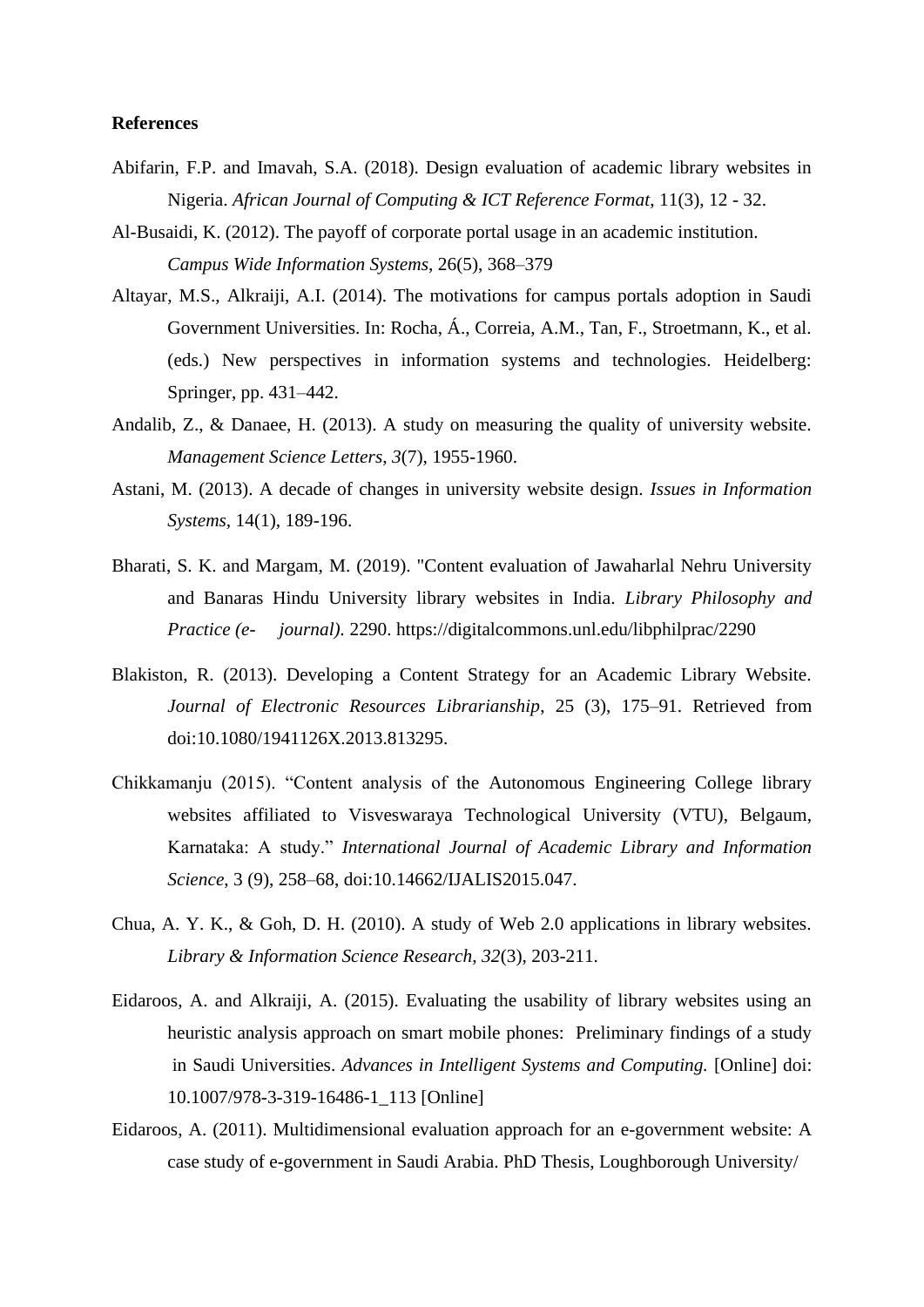- Fry, A., & Rich, L. (2011). Usability testing for e-resource discovery: How students find and choose e-resources using library web sites. *The Journal of Academic Librarianship*, *37*(5), 386-401.
- Gbaje, E.S. and Kotso, J.A. (2014). Assessing the contents of Nigeria academic library website. *Information and Knowledge Management,* 4(7), 1-11
- Gbaje E.S. (2007). Provision of online information services in Nigerian academic libraries. Nigerian Libraries: *Journal of Nigerian Library Association*, 40,1-14
- Gramondi, L. (2005). *L'offre de services en ligne d'un système d'information documentaire: Besoins et usages dans le contexte universitaire du SCD Lyon 1*[The provision of online services of a documentary information system: Needs and uses in the academic context of SCD, Lyon 1]. Unpublished master's thesis, ENSSIB, Lyon.
- Hanson, K. and Cervone, H.F. (2007). Using interactive technologies in libraries. New York: Neal‐ Schuman.
- Jasek C. (2004). How to design library web sites to maximize usability. Retrieved from [Online]<http://libraryconnectarchive.elsevier.com/lcp/0502/lcp0502.pdf> [Accessed 25 September 2018].
- Joo S., Lin S., Lu K. (2011). A usability evaluation model for academic library websites: efficiency, effectiveness and learn ability. *Journal of Library and Information Studies*, 9(2). [Online] <http://jlis.lis.ntu.edu.tw/article/v9-2-2.pdf> [Accessed 25 November 2018].
- Kuchi, T. (2006). Communicating mission: An analysis of academic library web sites. *Journal of Academic Librarianship*, *32*(2), 148-154.
- Li, S., Wood, W. (2005). Portals in the academic world: Are they meeting expectations. *The Journal of Computer Information Systems,* 45(4), 50–55
- Li, S. and. Ranaweera, R. A. A. A. (2016). *Web based library services of university libraries in Sri Lanka: A content analysis*. The 8th Shanghai International Library Forum (SILF2016), pp. 324–38. doi: 10.13140/RG.2.1.4225.3047.
- Liu, S. (2008). Engaging users: the future of academic library web sites. *College and Research Libraries,* 69(1), 6-27.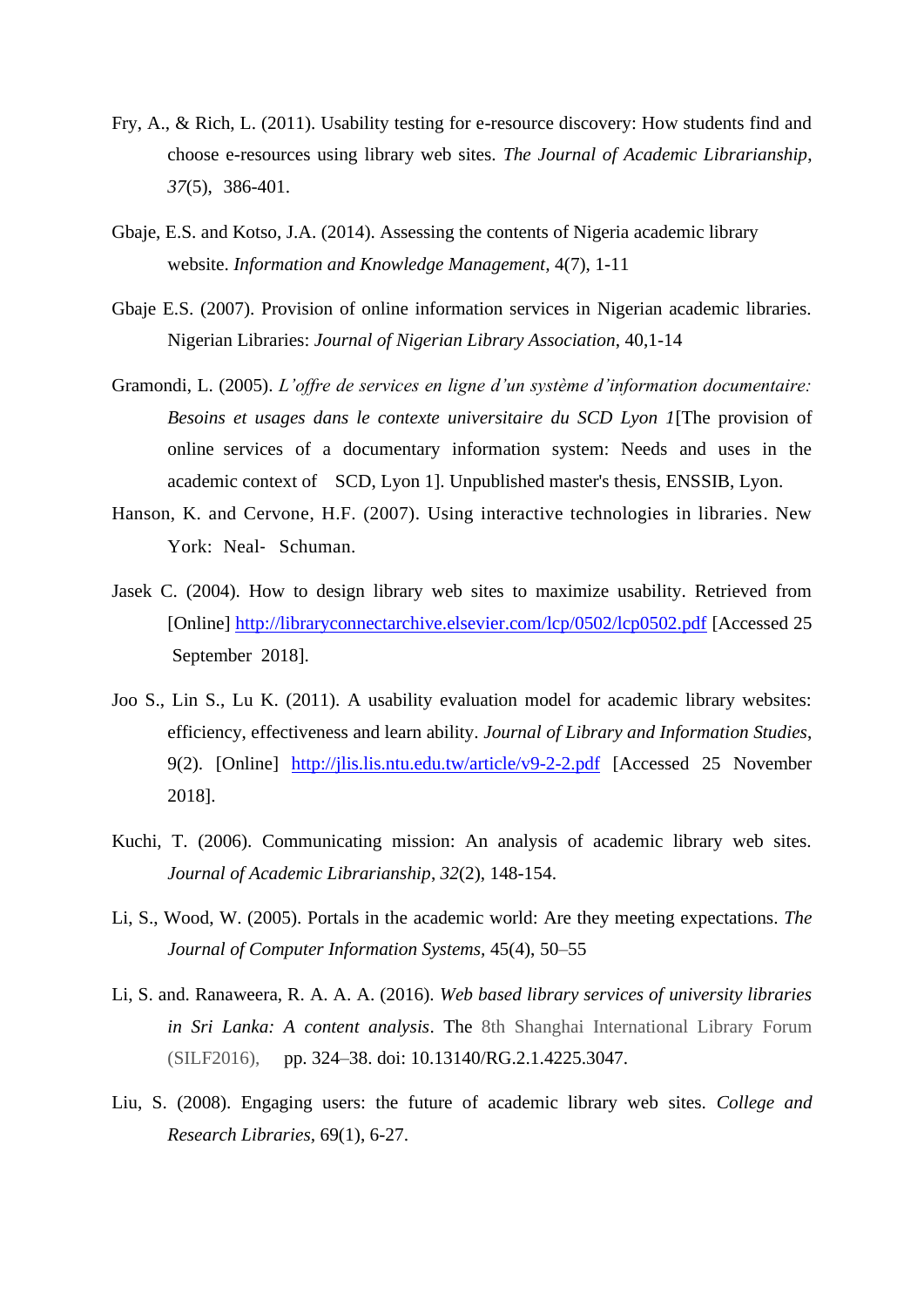- Mairaj, M.I. (2013). Use of university's library websites in Pakistan: An evaluation. Pakistan *Journal of Library and Information Science, 14, 1-8*
- Mairaj, M. I., & Mustafa El-Hadi, W. (2011). Use of university library website: A case study. In F. Rotaru (Ed.), *Travaux de Symposium International, Livre. La Romanie. L'Europe. Troisieme edition* (pp. 161-176). Bucharest: Editura Biblioteca Bucurestilor.
- Michalec, M., (2006). A content analysis of art library websites. *Art Documentation*, 25(2), 46-54.
- Mohammed, A., Garba, G. and Umar, H. (2014). University library websites in Nigeria: An analysis of content. *Information and Knowledge Management, 4(3), 16-22*
- Nasajpour, M. R., Ashrafi-rizi, H., Soleymani, M. R., Shahrzadi, L. & Hassanzadeh, A. (2014). Evaluation of the quality of the college library websites in Iranian Medical Universities based on the Stover model. *Journal of Education Health Promotion*, 3, 121. Retrieved from https://www.ncbi.nlm.nih.gov/pmc/articles/PMC4275622/
- Obuezie, A.C. and Osuchukwu, N.P. (Apr. 2017). The evaluation of national library of Nigeria, Uganda and Namibia library's websites using heuristic principles. *International Journal of Social Sciences and Humanities Reviews*, 7(1), 153 –160
- Olaleye, S. A., Sanusi, I. T., Ukpabi, D. C. and Okunoye, A. (2018). Evaluation of Nigeria universities websites quality: A comparative analysis. *Library Philosophy and Practice* (e-journal). 1717. [Online] [https://digitalcommons.unl.edu/libphilprac/1717\[](https://digitalcommons.unl.edu/libphilprac/1717)Accessed 25 September 2018].
- Poll, R. (2007). Evaluating the library website: Statistics and quality measure. World Library and Information Congress: 73rd IFLA General Conference and Council 19-23 August 2007, Durban, South Africa. [Online]<http://www.ifla.org/iv/ifla73/index.htm> [Accessed 25 September 2018].
- Poll, R. (2005). Assessing the quality of library websites, World Library and Information Congress: 71st IFLA General Conference and Council, Oslo, Norway, 14-18 August 2005, [Online]

<http://www.ulb.unimuenster.de/bibliothek/projekte/outcome.html#presentation> [Accessed 25 September 2018].

Qutab, S. (2004). *A study of library web sites of Pakistan*. Unpublished master's thesis, University of the Punjab, Lahore.